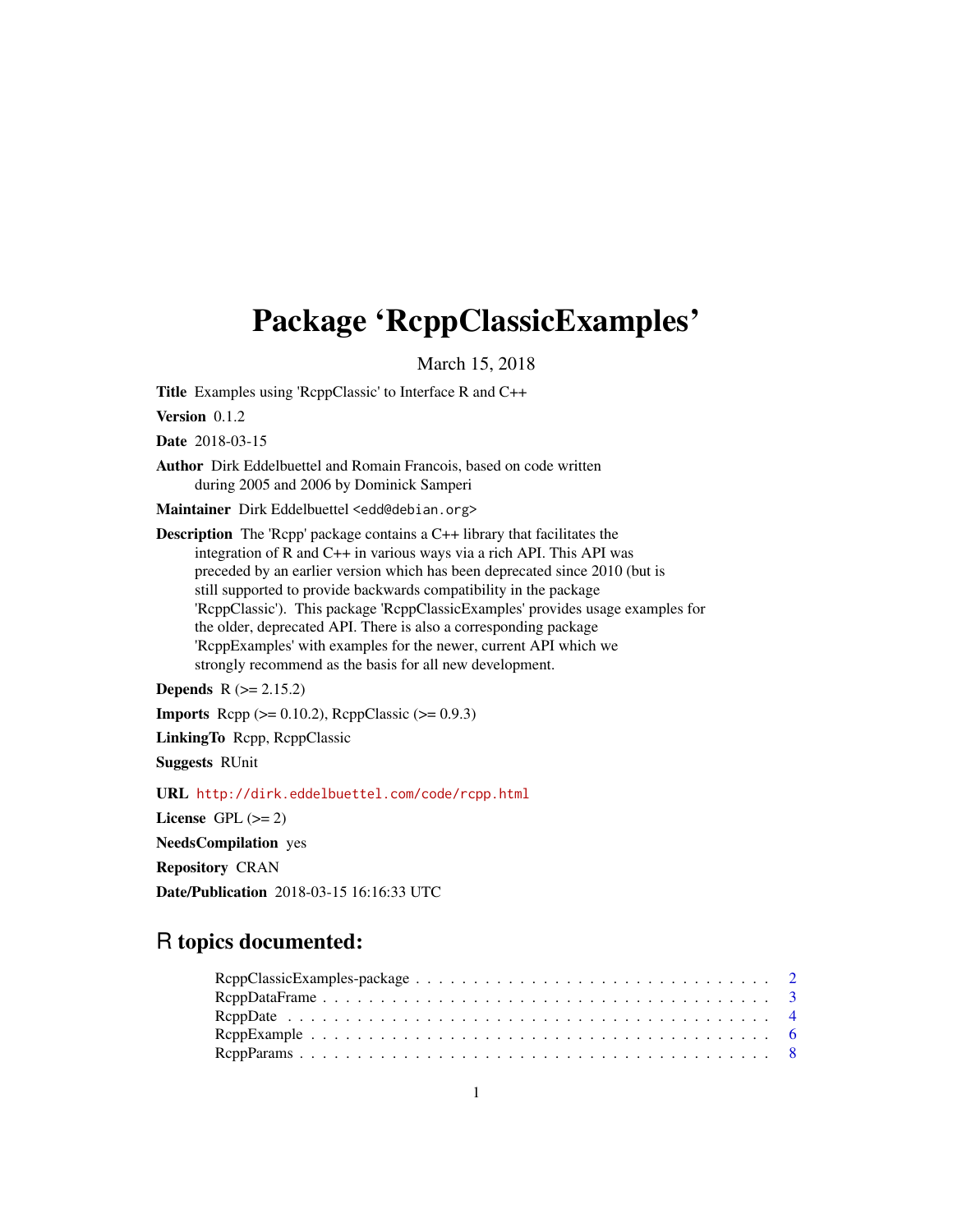<span id="page-1-0"></span>

| Index |  |  |  |  |  |  |  |  |  |  |  |  |  |  |  |  | 15 |  |
|-------|--|--|--|--|--|--|--|--|--|--|--|--|--|--|--|--|----|--|

RcppClassicExamples-package

*Examples for the deprecated Rcpp R/C++ Interface library API*

# Description

This package shows some simple examples for the use of the deprecated *classic* API from the first implementation of Rcpp.

Note that the RcppClassic package has been deprecated since 2010, all new development should use the Rcpp package instead.

#### Details

The **Rcpp** package provides a number of C++ classes that ease access to C++ from R. This comprises both passing parameters to functions, as well as returning results back from C++ to R.

Two APIs are supported. The first is an older API which was first introduced mostly in 2006 and extended in 2008. This interface is used by a few other packages and will be supported going forward in the [RcppClassic-package](#page-0-0) package.

A second and newer API that was started in 2009 offers more functionality, see the [Rcpp-package](#page-0-0) package.

The **RcppExamples** package provides some simple examples for use of **Rcpp**.

#### Author(s)

Dominick Samperi wrote the initial versions of Rcpp (and RcppTemplate) during 2005 and 2006. Dirk Eddelbuettel made some additions, and became maintainer in 2008. Dirk Eddelbuettel and Romain Francois have been extending Rcpp since 2009.

#### See Also

See the [RcppExamples-package](#page-0-0) for examples of the recommended Rcpp API and [Rcpp-package](#page-0-0) for documentation on the recommended API to extend R with C++ code, while the deprecated [RcppClassic-package](#page-0-0) documents the older, deprecated API.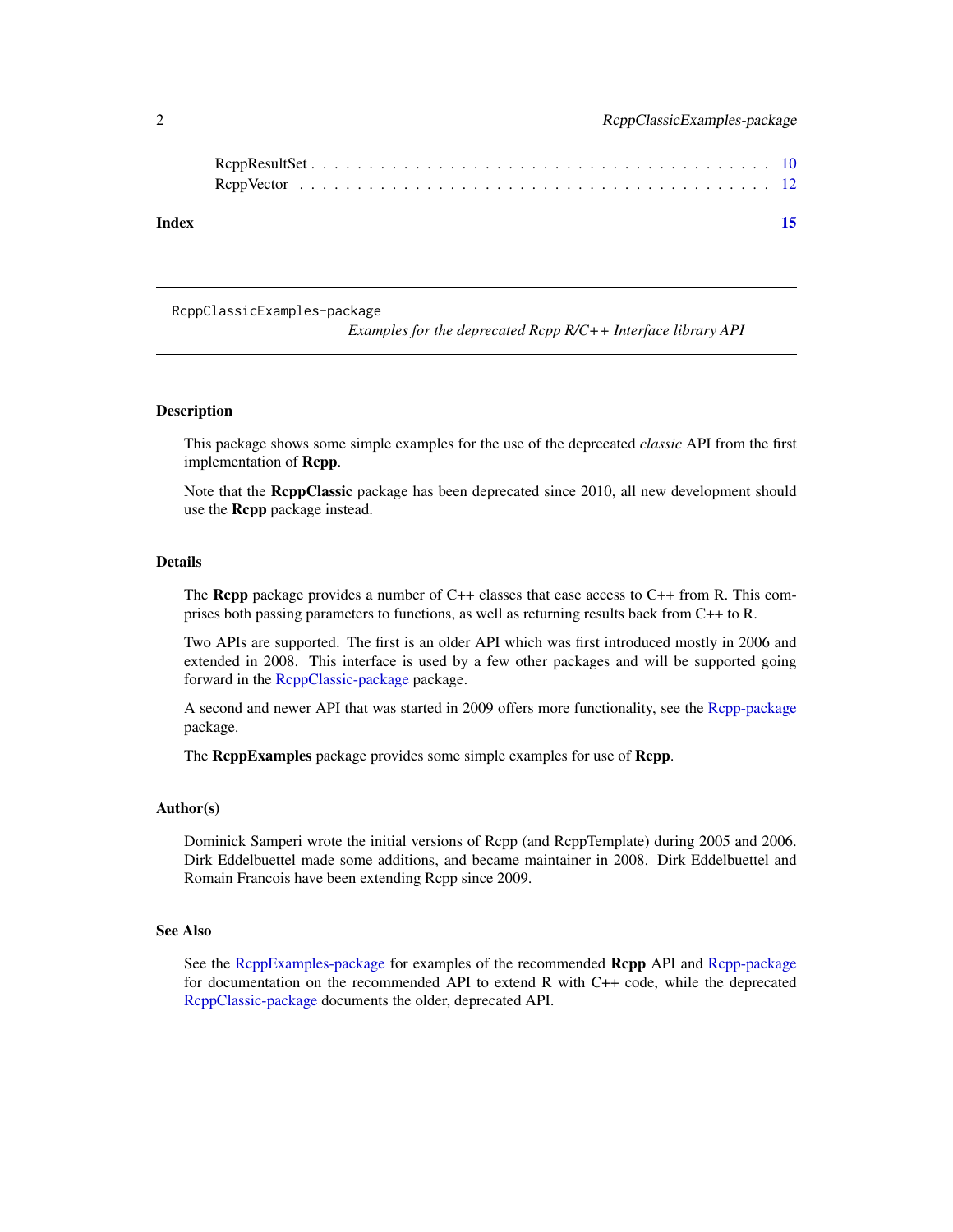<span id="page-2-0"></span>

# **Description**

A DataFrame can be passed  $C++$  and can be instantiated as a corresponding  $C++$  object using the Rcpp API.

This example shows (in the corresponding C++ code) how to access, modify and create a data frame.

Note that the RcppClassic package has been deprecated since 2010, all new development should use the Rcpp package instead.

# Details

Usage of Rcpp:: DataFrame is fully defined in the respective header file.

The C++ source file corresponding to the this function does the following (inside of a try/catch block):

```
// construct the data.frame object
   Rcpp::DataFrame DF = Rcpp::DataFrame(Dsexp);
   // and access each column by name
   Rcpp::IntegerVector a = DF["a"];
   Rcpp::CharacterVector b = DF["b"];
   Rcpp::DateVector c = DF["c"];
   // do something
   a[2] = 42;b[1] = "foo";c[0] = c[0] + 7; // move up a week
   // create a new data frame
   Rcpp::DataFrame NDF =
Rcpp::DataFrame::create(Rcpp::Named("a")=a,
Rcpp::Named("b")=b,
Rcpp::Named("c")=c);
   // and return old and new in list
```

```
return(Rcpp::List::create(Rcpp::Named("origDataFrame")=DF,
Rcpp::Named("newDataFrame")=NDF));
```
### Author(s)

Dirk Eddelbuettel and Romain Francois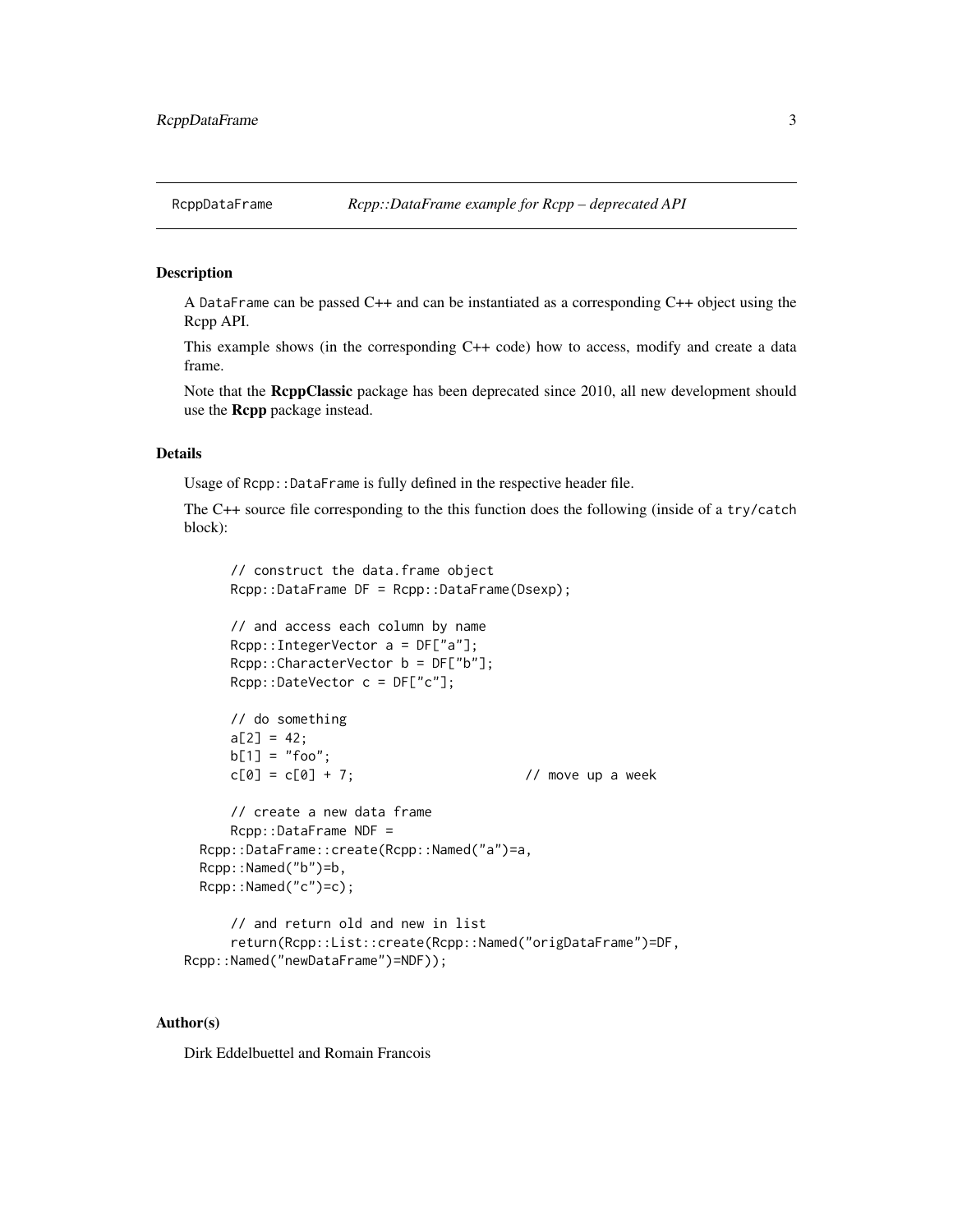#### See Also

See the [RcppExamples-package](#page-0-0) for examples of the recommended Rcpp API and [Rcpp-package](#page-0-0) for documentation on the recommended API to extend R with C++ code, while the deprecated [RcppClassic-package](#page-0-0) documents the older, deprecated API.

#### Examples

## Not run: RcppDataFrame()

## End(Not run)

RcppDate *C++ classes for interfacing date and datetime R objects – deprecated API*

### **Description**

RcppDate, RcppDatetime, RcppDateVector and RcppDatetimeVector are C++ classes defined in their respective headers files. They are part of the 'classic' Rcpp API. These classes pass scalars and vectors of R objects of types Date and POSIXct, respectively, to C++ via the .Call() function interface.

Member functions are provided to query the dimension of the vector or matrix object, convert it in a corresponding C representation.

R objects of type Date, and hence the RcppDate and RcppDateVector objects, are internally represented as an integer counting days since the epoch, i.e. January 1, 1970. Similarly, R objects of type POSIXct and the RcppDatetime and RcppDatetimeVector objects, are internally represented as seconds since the epoch. However, R extends the POSIX standard by using a double leading to microsecond precision in timestamps. This is fully supported by Rcpp as well.

The new API currently has the classes Rcpp::Date, Rcpp::Datetime, Rcpp::DateVector and Rcpp::DatetimeVector which are preferred for new developments, as is the rest of the new API in the **Rcpp** package while the **RcppClassic** package has been deprecated since 2010.

# Details

Usage of the RcppDate, RcppDatetime (and their vector extensions) in C++ is fully defined in the respective header files RcppDate.h and RcppDatetime.h.

As example, consider a call from R to C++ such as

```
# an R example passing one type of each class to a function
# someFunction in package somePackage
val <- .Call("someFunction",
            Sys.Date(), # current date
        Sys.time(), # current timestamp
        as.Date("2000-02-25")
          + 0:5, # date vector
```
<span id="page-3-0"></span>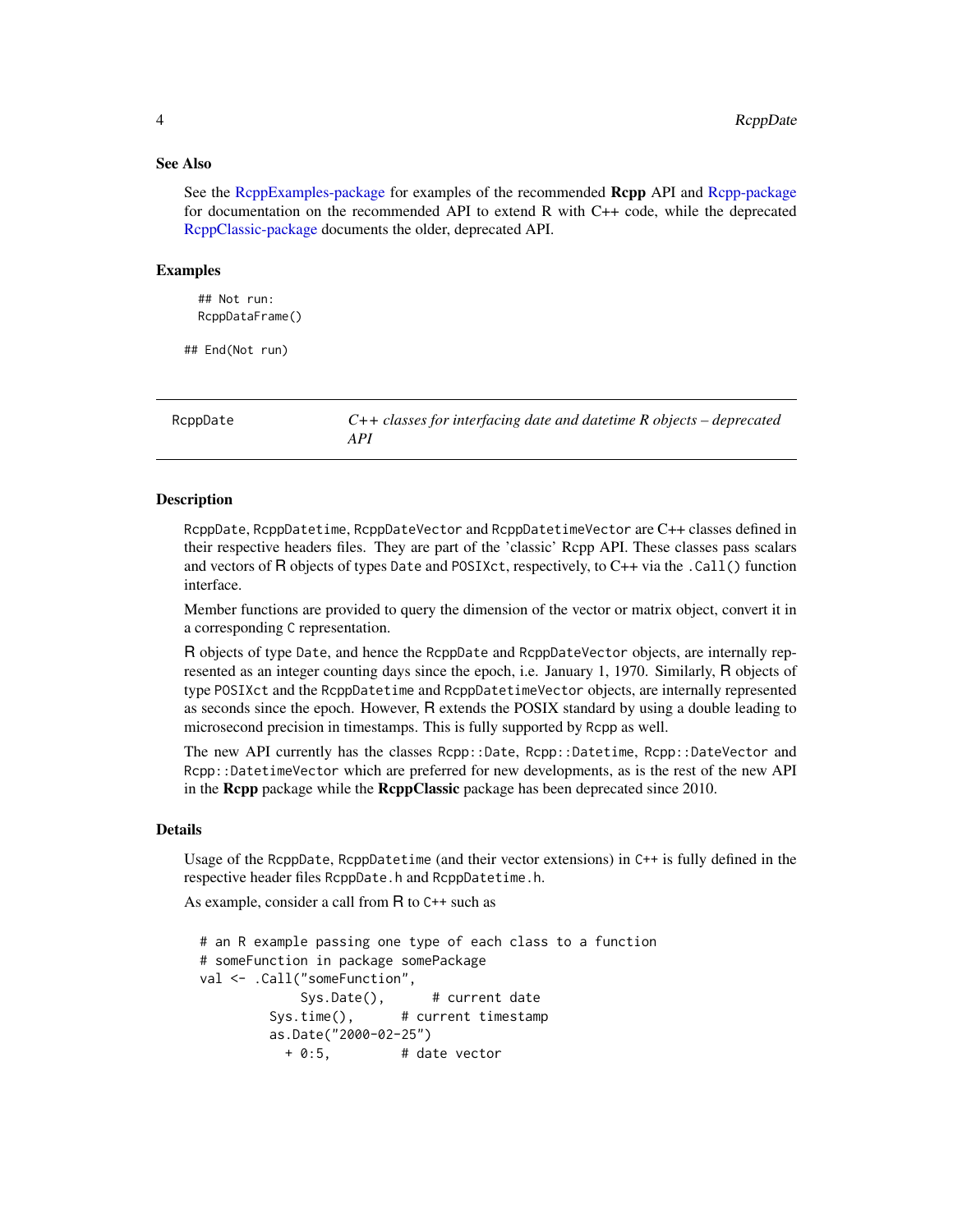#### <span id="page-4-0"></span>RcppDate 55

```
ISOdatetime(1999,12,31,23,59,0)
  + (0:5)*0.250, # datetime vector
    PACKAGE="somePackage")
```
At the C++ level, the corresponding code to assign these parameter to C++ objects is can be as follows::

```
SEXP someFunction(SEXP ds, SEXP dts,
                SEXP dvs, SEXP dtvs) {
 RcppDate d(ds);
 RcppDatetime dt(dts);
 RcppDateVector dv(dvs);
 RcppDatetimeVector dtv(dtvs);
}
```
Standard accessor functions are defined, see RcppDate.h and RcppDatetime.h for details.

Objects of these types can also be returned via RcppResultSet.

# Author(s)

Dominick Samperi wrote the initial versions of Rcpp (and RcppTemplate) during 2005 and 2006. Dirk Eddelbuettel made some additions, and became maintainer in 2008. Dirk Eddelbuettel and Romain Francois have been extending Rcpp since 2009.

#### References

*Writing R Extensions*, available at <https://www.r-project.org>.

#### See Also

RcppResultSet.

See the [RcppExamples-package](#page-0-0) for examples of the recommended Rcpp API and [Rcpp-package](#page-0-0) for documentation on the recommended API to extend R with C++ code, while the deprecated [RcppClassic-package](#page-0-0) documents the older, deprecated API.

#### Examples

```
# set up date and datetime vectors
dvec <- Sys.Date() + -2:2
dtvec <- Sys.time() + (-2:2)*0.5# call the underlying C++ function
result <- RcppDateExample(dvec, dtvec)
# inspect returned object
result
```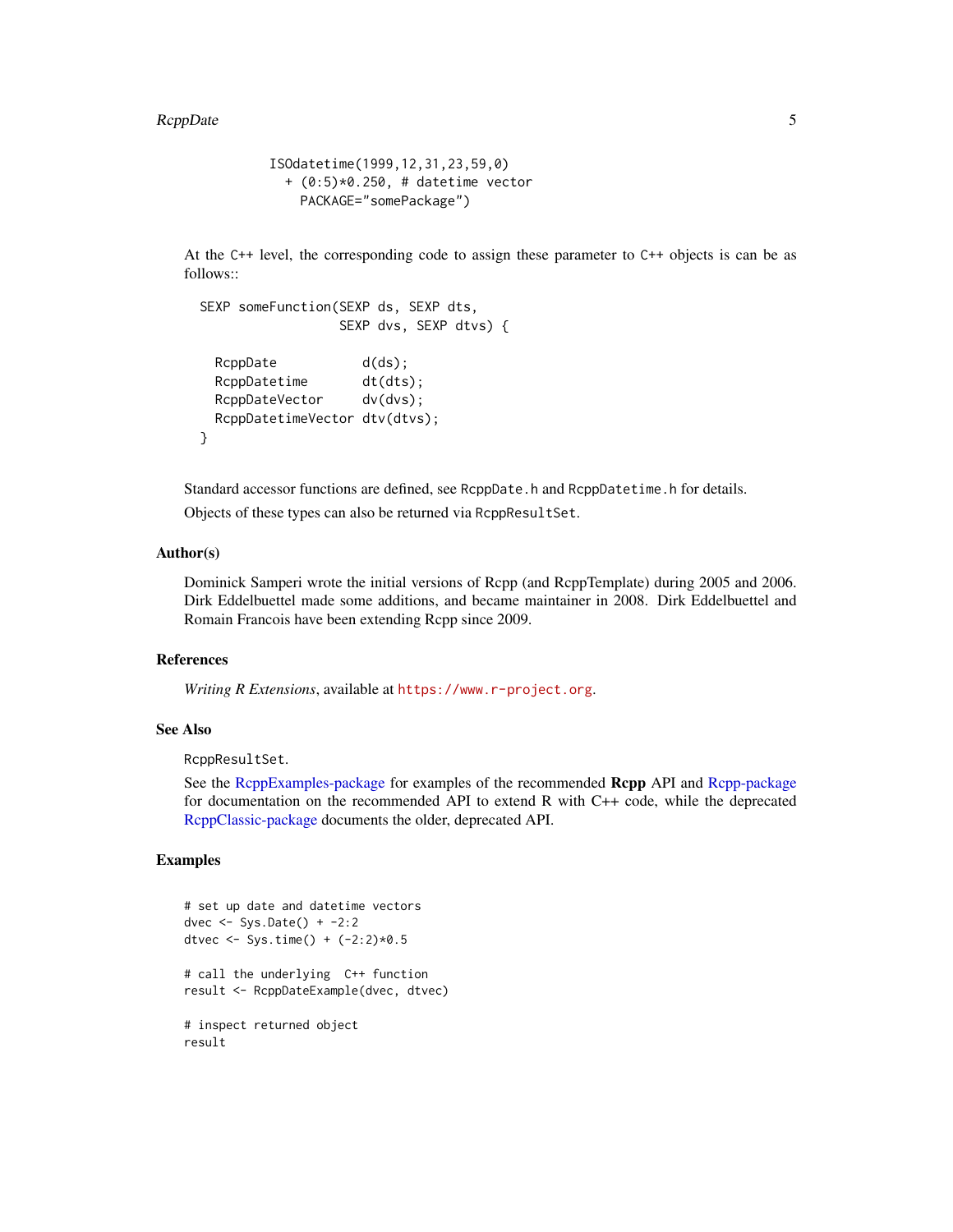#### Description

RcppExample illustrates how the older Rcpp R/C++ interface class library is used. It provides fairly complete coverage for the older 'classic' API.

Note that the RcppClassic package has been deprecated since 2010, all new development should use the Rcpp package instead.

#### Usage

```
RcppExample(params, nlist, numvec, nummat, df, datevec, stringvec, fnvec, fnlist)
## S3 method for class 'RcppExample'
print(x, \ldots)
```
#### Arguments

| params    | A heterogeneous list specifying method (string), tolerance (double), maxIter<br>(int). |
|-----------|----------------------------------------------------------------------------------------|
| nlist     | a list of named numeric values (double or int).                                        |
| numvec    | a numeric 1D vector (double or int).                                                   |
| nummat    | a numeric 2D matrix (double or int).                                                   |
| df        | a data frame.                                                                          |
| datevec   | a vector of Date's.                                                                    |
| stringvec | a vector of strings.                                                                   |
| fnvec     | an R function with numeric vector argument.                                            |
| fnlist    | an R function with list argument.                                                      |
| x         | Object of type RcppExample.                                                            |
| .         | Extra named parameters.                                                                |
|           |                                                                                        |

# Details

The C++ represention of data frames are not passed back to R in a form that R recognizes as a data frame, but it is a simple matter to do the conversion. For example, the return value named PreDF (see return values below) is not seen as a data frame on the R side (thus the name "pre-data frame"), but it can be converted to a data frame using df <- data.frame(result\$PreDF).

The print.RcppExample() function is defined so that we can control what gets printed when a variable assigned the return value is entered on a line by itself. It is defined to simply list the names of the fields returned (see RcppExample.R).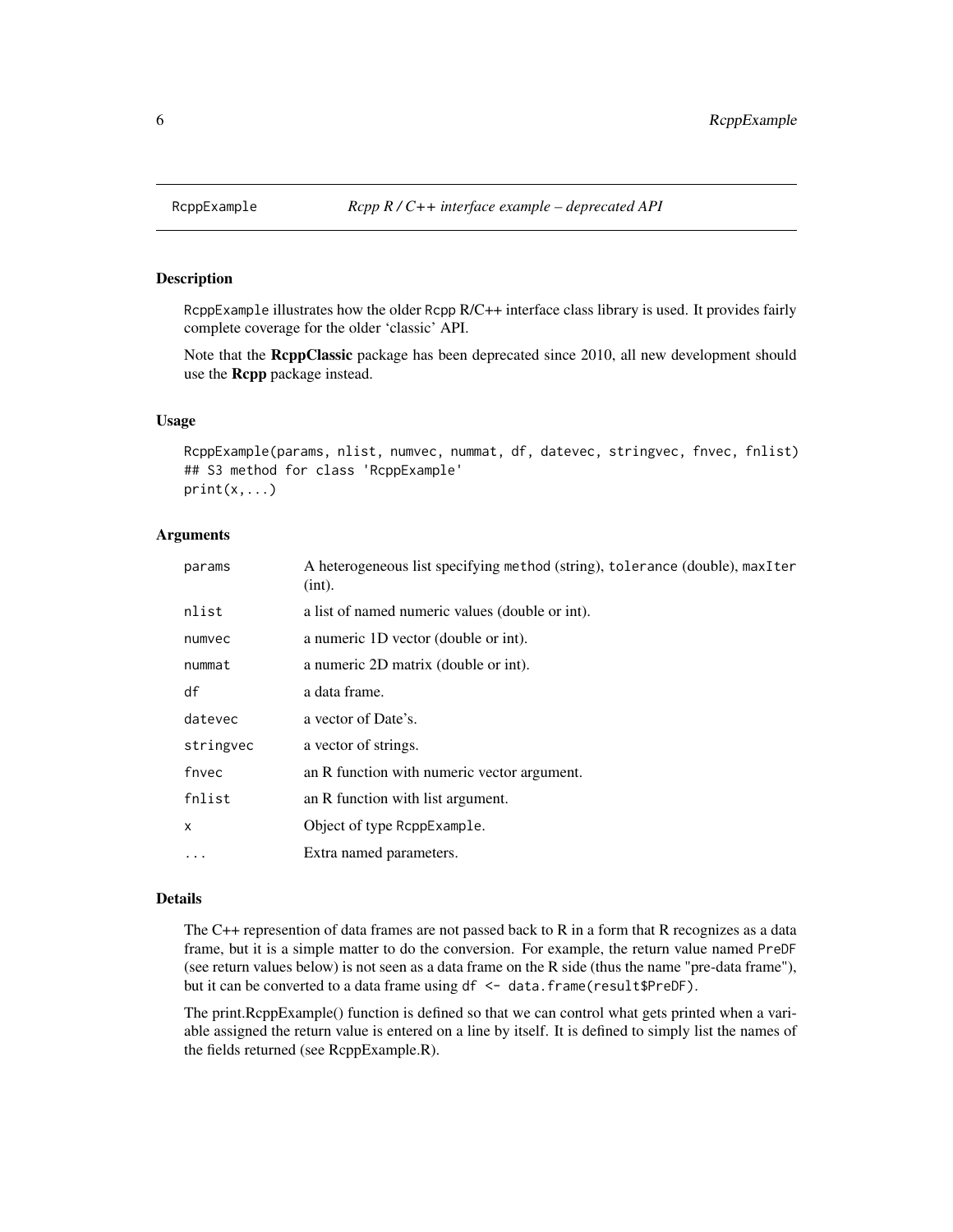# <span id="page-6-0"></span>RcppExample 7

# Value

RcppExample returns a list containing:

| method       | string input paramter                                                                      |
|--------------|--------------------------------------------------------------------------------------------|
| tolerance    | double input paramter                                                                      |
| maxIter      | int input parameter                                                                        |
| nlFirstName  | first name in nlist                                                                        |
| nlFirstValue | first value in nlist                                                                       |
| matD         | R matrix from an ReppMatrix <double> object</double>                                       |
| stlvec       | R vector from a vector <double> object</double>                                            |
| stlmat       | R matrix from a vector <vector<double> &gt; object</vector<double>                         |
| a            | R matrix from $C/C++$ matrix                                                               |
| $\mathsf{V}$ | R vector from $C/C++$ vector                                                               |
| strings      | R vector of strings from vector string > object                                            |
| InputDF      | a data frame passed in from R                                                              |
| PreDF        | a data frame created on $C++$ side to be passed back to R                                  |
| params       | input parameter list (this is redundant because we returned the input parameters<br>above) |

#### Author(s)

Dominick Samperi wrote the initial versions of Rcpp (and RcppTemplate) during 2005 and 2006. Dirk Eddelbuettel made some additions, and became maintainer in 2008. Dirk Eddelbuettel and Romain Francois have been extending Rcpp since 2009.

# References

*Writing R Extensions*, available at <https://www.r-project.org>.

# See Also

See the [RcppExamples-package](#page-0-0) for examples of the recommended Rcpp API and [Rcpp-package](#page-0-0) for documentation on the recommended API to extend R with C++ code, while the deprecated [RcppClassic-package](#page-0-0) documents the older, deprecated API.

# Examples

```
params <- list(method='BFGS',
               tolerance=1.0e-8,
               maxIter=1000,
               startDate=as.Date('2006-7-15'))
nlist \le list(ibm = 80.50, hp = 53.64, c = 45.41)
numvec \leq seq(1,5) # numerical vector
```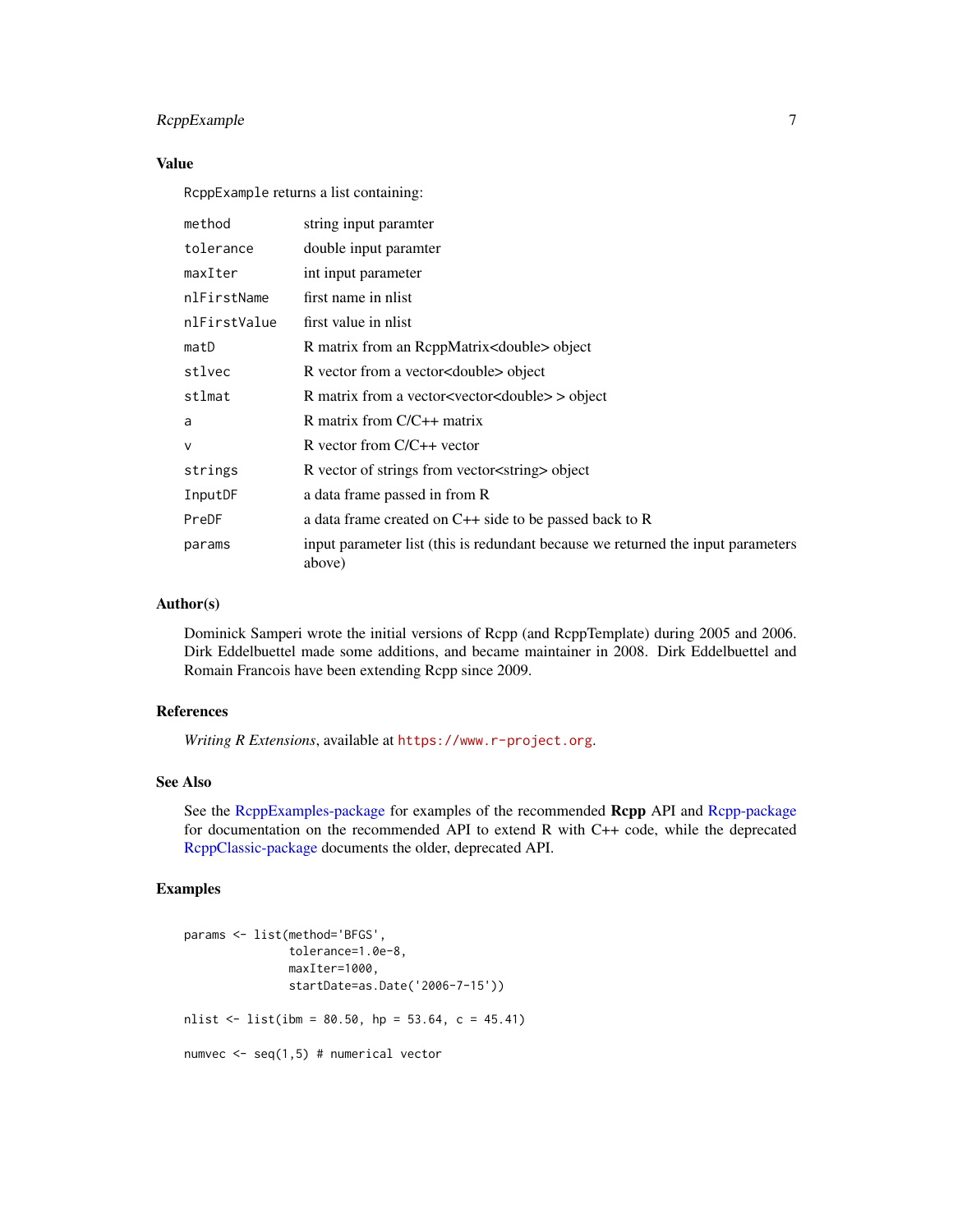```
nummat \leq matrix(seq(1,20),4,5) # numerical matrix
stringvec <- c("hello", "world", "fractal") # string vector
datestr <- c('2006-6-10', '2006-7-12', '2006-8-10')
datevec <- as.Date(datestr, "%Y-%m-%d") # date vector
df <- data.frame(a=c(TRUE, TRUE, FALSE), b=I(c('a','b','c')),
c=c('beta', 'beta', 'gamma'), dates=datevec)
fnvec <- function(x) { sum(x) } # Add up components of vector
fnlist \le function(1) { # Return vector with 1 added to each component
 vec <- c(l$alpha + 1, l$beta + 1, l$gamma + 1)
 vec
}
result <- RcppExample(params, nlist, numvec, nummat, df, datevec,
                      stringvec, fnvec, fnlist)
result
```

```
RcppParams C++ class for receiving (scalar) parameters from R – deprecated API
```
# Description

RcppParams is a C++ class defined in Rcpp. h that receive any number of scalar parameters of types in a single named list object from R through the .Call() function.

The parameters can be of different types that are limited to the R types numeric, integer, character, logical or Date. These types are mapped into, respectively, the corresponding C++ types double, int, string, bool and Date (a custom class defined by Rcpp.

RcppParams is part of the old deprecated Rcpp API, and should be replaces by Rcpp::List which is more flexible and can be used for both inputs and outputs. RcppParams is retained for backwards compatibility, but should be avoided in new projects and replaced in old projects.

Note that the RcppClassic package has been deprecated since 2010, all new development should use the Rcpp package instead.

#### Arguments

params A heterogeneous list specifying method (string), tolerance (double), maxIter (int) and startDate (Date in R, RcppDate in C++).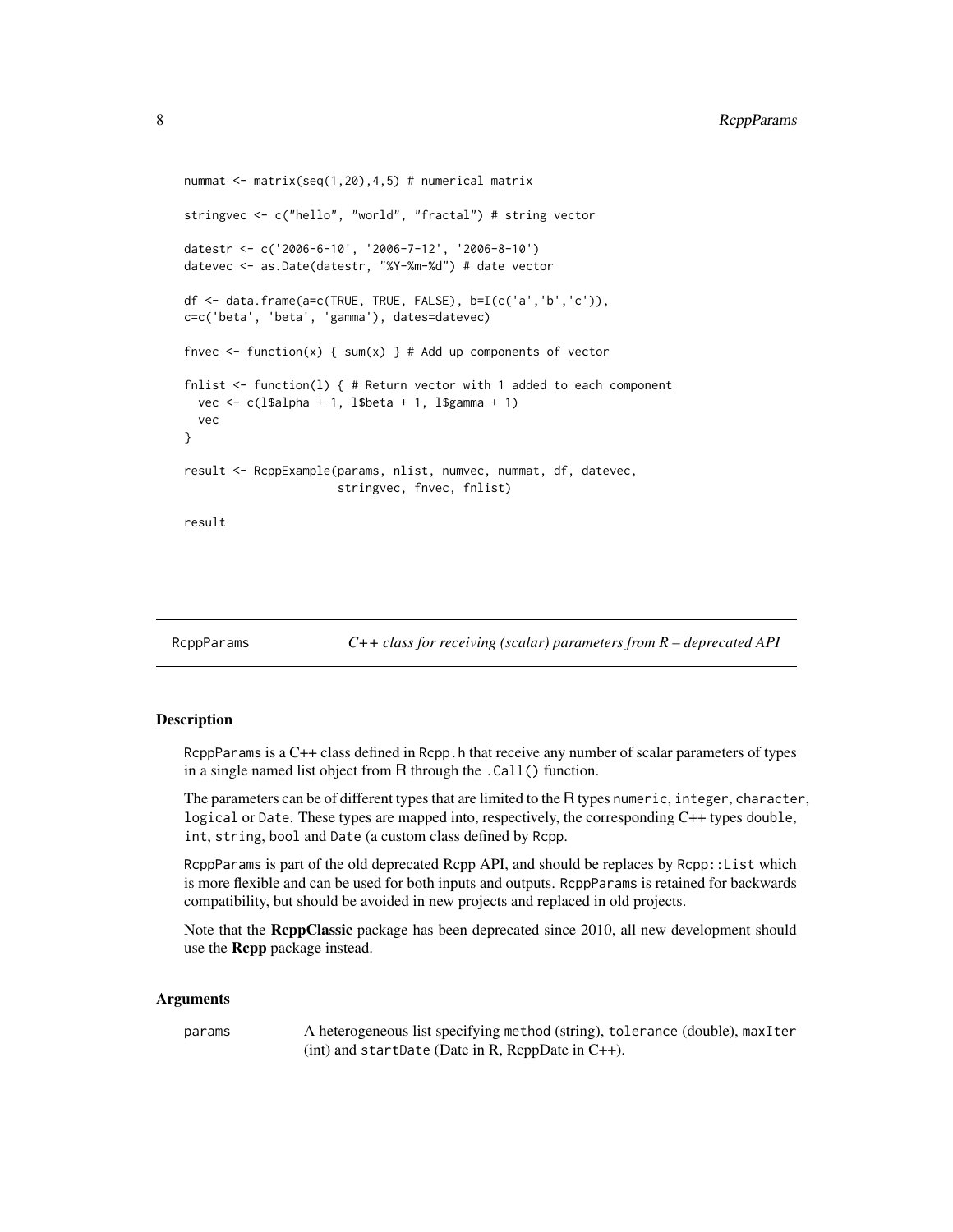# RcppParams 9

# Details

Usage of RcppParams from R via .Call() is as follows:

```
# an R example passing one type of each class to a function
# someFunction in package somePackage
val <- .Call("someFunction",
            list(pie=3.1415, magicanswer=42, sometext="foo",
                 yesno=true, today=Sys.date()),
 PACKAGE="somePackage")
```
At the C++ level, the corresponding code to assign these parameter to C++ objects is

```
SEXP someFunction(SEXP params) {
 RcppParams par(params);
 double p = par.getDoubleValue("pie");
 int magic = par.getIntValue("magicanswer");
 string txt = par.getStringValue("sometext");
 bool yn = par.getBoolValue("yesno");
 RcppDate d = par.getDateValue("today");
 // some calculations ...
 // some return values ...
}
```
As the lookup is driven by the names givem at the R level, order is not important. It is however important that the types match. Errors are typically caught and an exception is thrown.

The class member function checkNames can be used to verify that the SEXP object passed to the function contains a given set of named object.

# Value

RcppExample returns a list containing:

| method    | string input paramter                                                                      |
|-----------|--------------------------------------------------------------------------------------------|
| tolerance | double input paramter                                                                      |
| maxIter   | int input parameter                                                                        |
| startDate | Date type with starting date                                                               |
| params    | input parameter list (this is redundant because we returned the input parameters<br>above) |

# Author(s)

Dominick Samperi wrote the initial versions of Rcpp (and RcppTemplate) during 2005 and 2006. Dirk Eddelbuettel made some additions, and became maintainer in 2008. Dirk Eddelbuettel and Romain Francois have been extending Rcpp since 2009.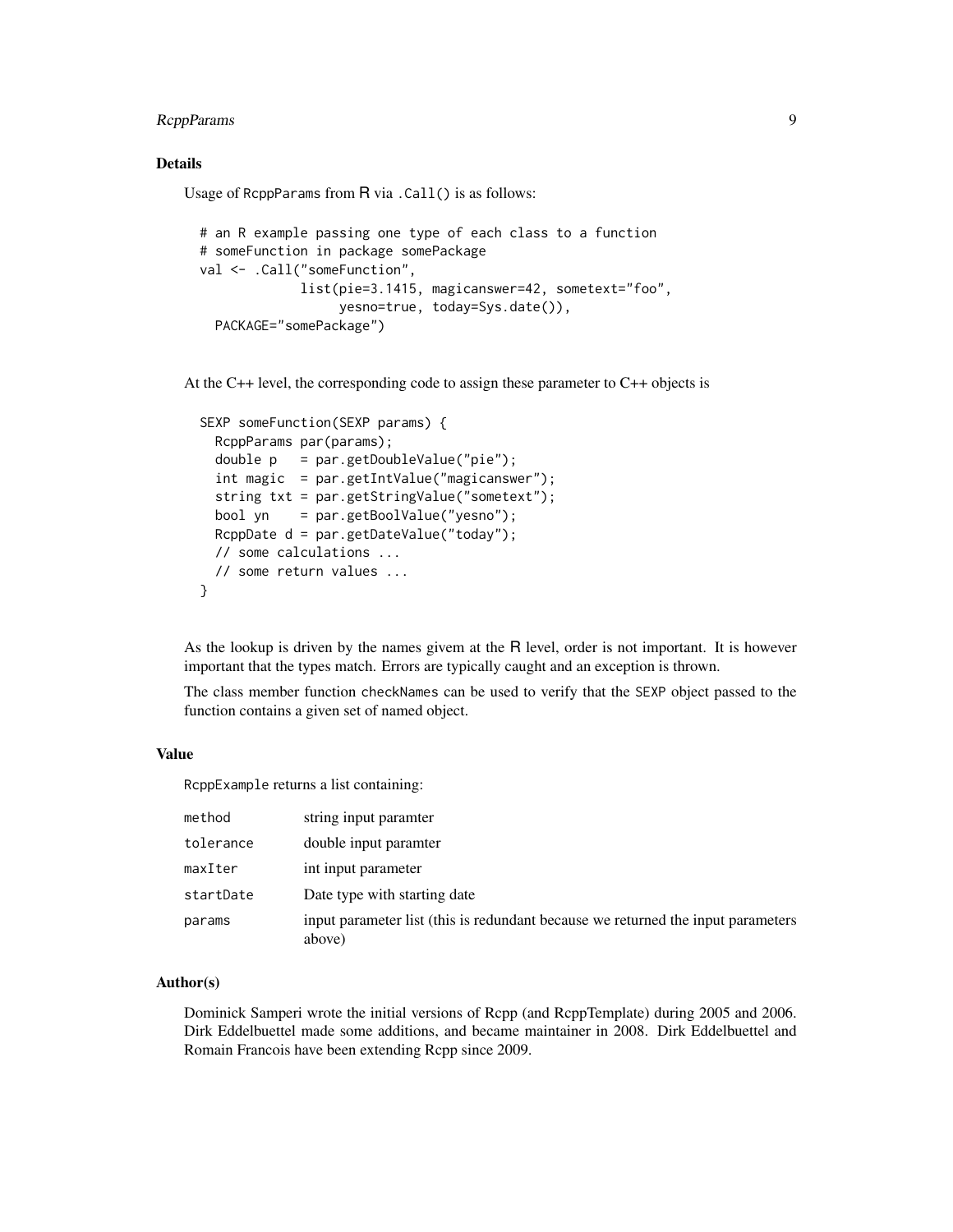#### References

*Writing R Extensions*, available at <https://www.r-project.org>.

#### See Also

RcppExample.

See the [RcppExamples-package](#page-0-0) for examples of the recommended Rcpp API and [Rcpp-package](#page-0-0) for documentation on the recommended API to extend R with C++ code, while the deprecated [RcppClassic-package](#page-0-0) documents the older, deprecated API.

# Examples

```
# set up some value
params <- list(method='BFGS',
               tolerance=1.0e-5,
               maxIter=100,
               startDate=as.Date('2006-7-15'))
# call the underlying C++ function
result <- RcppParamsExample(params)
# inspect returned object
result
```
RcppResultSet *C++ class for sending C++ objects back to R – deprecated API*

### Description

RcppResultSet is a  $C++$  class defined in RcppResultSet.h that can assign any number of  $C++$ objects to R in a single named list object as the SEXP return value of a .Call() function call. It is part of the classic API.

The C++ objects can be of different types that are limited to types double, int, string, vectors of double or int (with explicit dimensions), matrices of double or int (with explicit dimensions), STL vectors of double, int or string, STL 'vector of vectors' of types double or int (all with implicit dimensions), the internal types RcppDate, RcppDateVector, RcppStringVector, RcppVector of types double or int, RcppMatrix of types double or int as well RcppFrame, a type that can be converted into a data.  $frame$ , and the  $R$  type SEXP.

Where applicable, the C++ types are automatically converted to the corresponding R types structures around types numeric, integer, or character. The C++ code can all be retrieved in R as elements of a named list object.

The new API has more generic templated functions.

Note that the ReppClassic package has been deprecated since 2010, all new development should use the Rcpp package instead.

<span id="page-9-0"></span>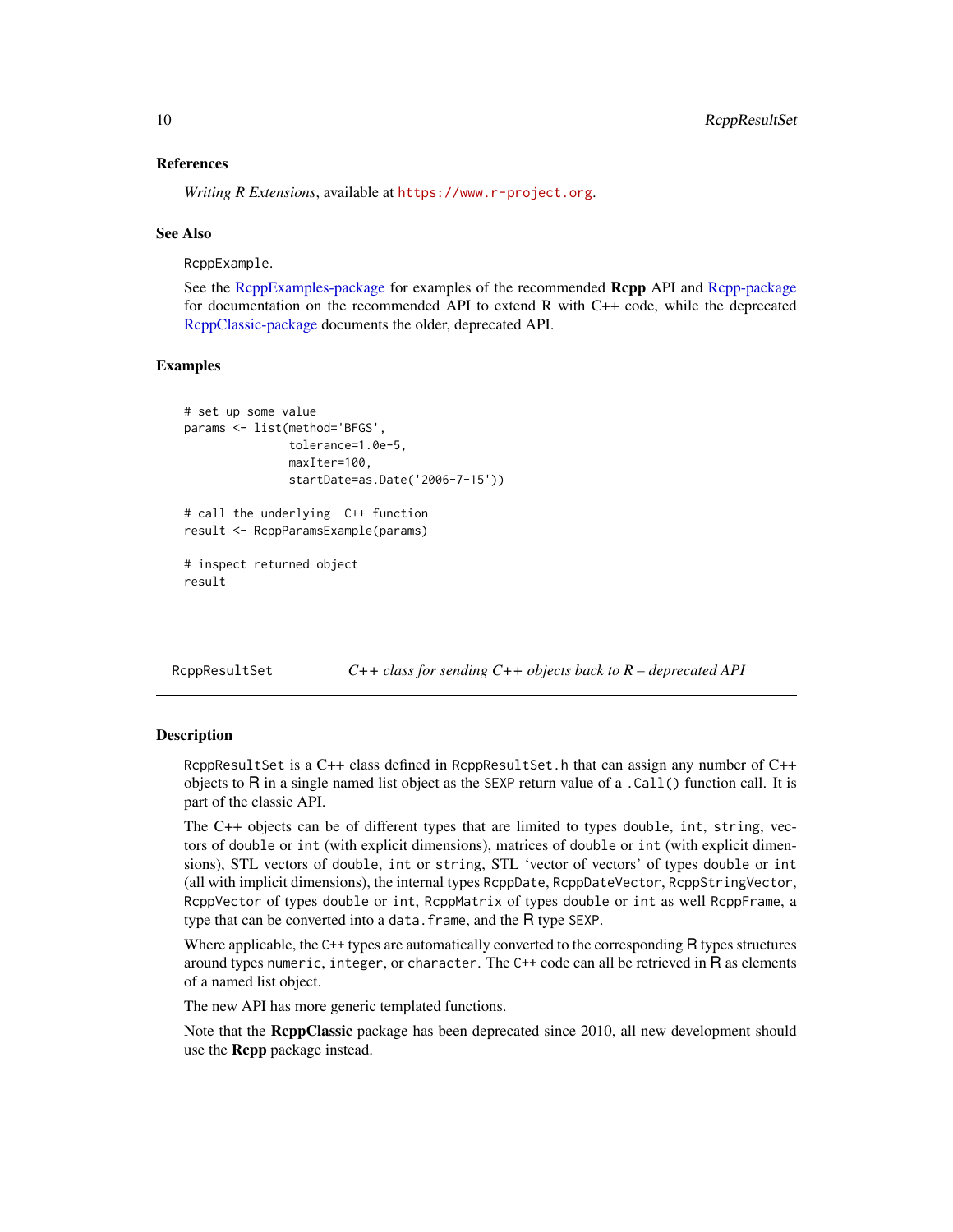#### RcppResultSet 11

### Details

Usage of RcppResultSet from C++ is fully defined in RcppResultSet.h. An example for returning data to R at the end of a .Call() call follows.

At the C++ level, the corresponding code to assign these parameter to C++ objects is can be as follows (taken from the C++ source of RcppExample):

```
SEXP rl;
 RcppResultSet rs;
 rs.add("date", aDate); // RcppDate
 rs.add("dateVec", dateVec); // RcppDateVec
 rs.add("method", method); // string
 rs.add("tolerance", tol); // numeric
 rs.add("maxIter", maxIter); // int
 rs.add("matD", matD); // RcppMatrix
 rs.add("stlvec", stlvec); // vector<double> or <int>
 rs.add("stlmat", stlmat); // vector< vector <double> >
  // or <int>
 rs.add("a", a, nrows, ncols); // double** (or int**) with
// two dimension
 rs.add("v", v, len); // double* (or int*) with
// one dimension
 rs.add("stringVec", strVec); // RcppStringVector
 rs.add("strings", svec); // vector<string>
 rs.add("InputDF", inframe); // RcppFrame
 rs.add("PreDF", frame); // RcppFrame
 rl = rs.getReturnList();
 return(rl);
```
As the R level, we assign the returned object a list variables from which we select each list element by its name. lookup is driven by the names givem at the R level, order is not important. It is however important that the types match. Errors are typically caught and an exception is thrown.

The class member function checkNames can be used to verify that the SEXP object passed to the function contains a given set of named object.

### Author(s)

Dominick Samperi wrote the initial versions of Rcpp (and RcppTemplate) during 2005 and 2006. Dirk Eddelbuettel made some additions, and became maintainer in 2008. Dirk Eddelbuettel and Romain Francois have been extending Rcpp since 2009.

#### See Also

RcppExample.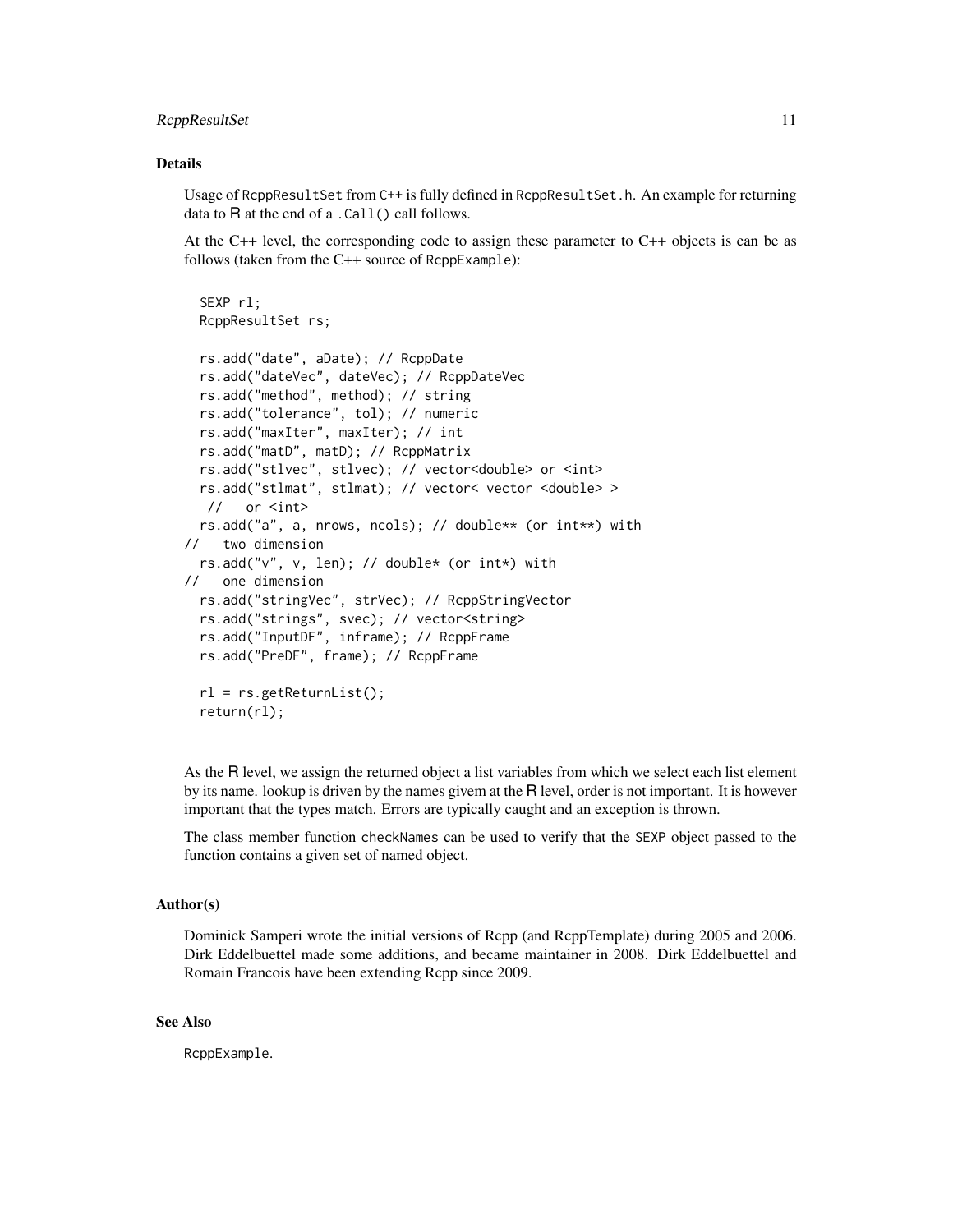<span id="page-11-0"></span>See the [RcppExamples-package](#page-0-0) for examples of the recommended Rcpp API and [Rcpp-package](#page-0-0) for documentation on the recommended API to extend R with C++ code, while the deprecated [RcppClassic-package](#page-0-0) documents the older, deprecated API.

#### Examples

```
# example from RcppDate
# set up date and datetime vectors
dvec \leq Sys.Date() + -2:2dtvec <- Sys.time() + (-2:2)*0.5# call the underlying C++ function
result <- RcppDateExample(dvec, dtvec)
# inspect returned object
result
```
RcppVector *C++ classes for receiving R object in C++ – deprecated API*

#### **Description**

RcppVector, RcppMatrix and RcppStringVector are C++ classes that can pass vectors (matrices) of R objects of appropriate types to C++ via the .Call() function interface. They are part of the 'classic' Rcpp API.

The vector and matrix types are templated and can operate on R types intger and numeric.

The RcppVectorView and RcppMatrixView are slighly more lightweight read-only variants.

Member functions are provided to query the dimension of the vector or matrix object, convert it in a corresponding C representation, and also to convert it into a corresponding STL object.

The new API has classes NumericVector, NumericMatrix, CharacterVector (and also an alias StringVector).

The files RcppVectorExample.cpp and RcppMatrixExample.cpp provide examples for both the classic and new APIs.

Note that the ReppClassic package has been deprecated since 2010, all new development should use the **Rcpp** package instead.

#### Details

Usage of RcppVector, RcppMatrix and RcppStringVector in C++ is fully defined in the respective header files.

As example, consider a call from R to C++ such as

```
# an R example passing one type of each class to a function
# someFunction in package somePackage
val <- .Call("someFunction",
```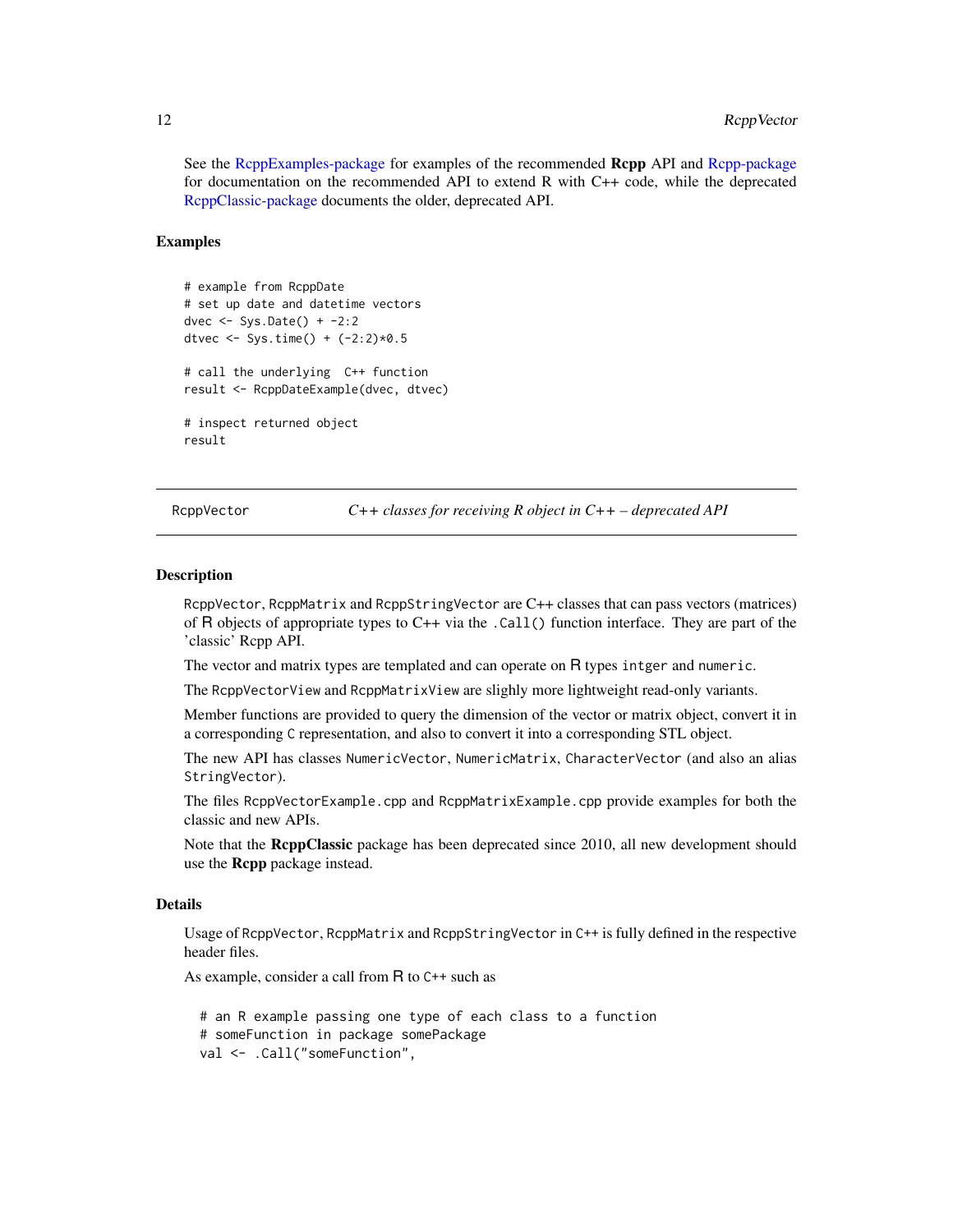```
rnorm(100), # numeric vector
sample(1:10, 5, TRUE) # int vector
search(), # character vectoras.matrix(rnorm(100),10,10), # matrix
   PACKAGE="somePackage")
```
At the C++ level, the corresponding code to assign these parameter to C++ objects is can be as follows (taken from the C++ source of RcppExample):

```
SEXP someFunction(SEXP nvec, SEXP ivec,
                 SEXP svec, SEXP nmat) {
 RcppVector<double> nv(nvec);
 RcppVector<int> iv(ivec);
 RcppStringVector sv(svec);
 RcppMatrix<double> nm(nmat);
}
```
These C++ objects could then be queried via

int  $n = nv.size()$ ; int  $d1 = nm.dim1()$ ,  $d2 = nm.dim2()$ ;

to retrieve, respectively, vector length and matrix dimensions.

Moreover, the stlVector() and stlMatrix() member functions can be used to convert the objects into STL objects:

vector<int> ivstl = iv.stlVector(); vector< vector< double  $>$  > = nm.stlMatrix();

#### Author(s)

Dominick Samperi wrote the initial versions of Rcpp (and RcppTemplate) during 2005 and 2006. Dirk Eddelbuettel made some additions, and became maintainer in 2008. Dirk Eddelbuettel and Romain Francois have been extending Rcpp since 2009.

# See Also

RcppExample.

See the [RcppExamples-package](#page-0-0) for examples of the recommended Rcpp API and [Rcpp-package](#page-0-0) for documentation on the recommended API to extend R with C++ code, while the deprecated [RcppClassic-package](#page-0-0) documents the older, deprecated API.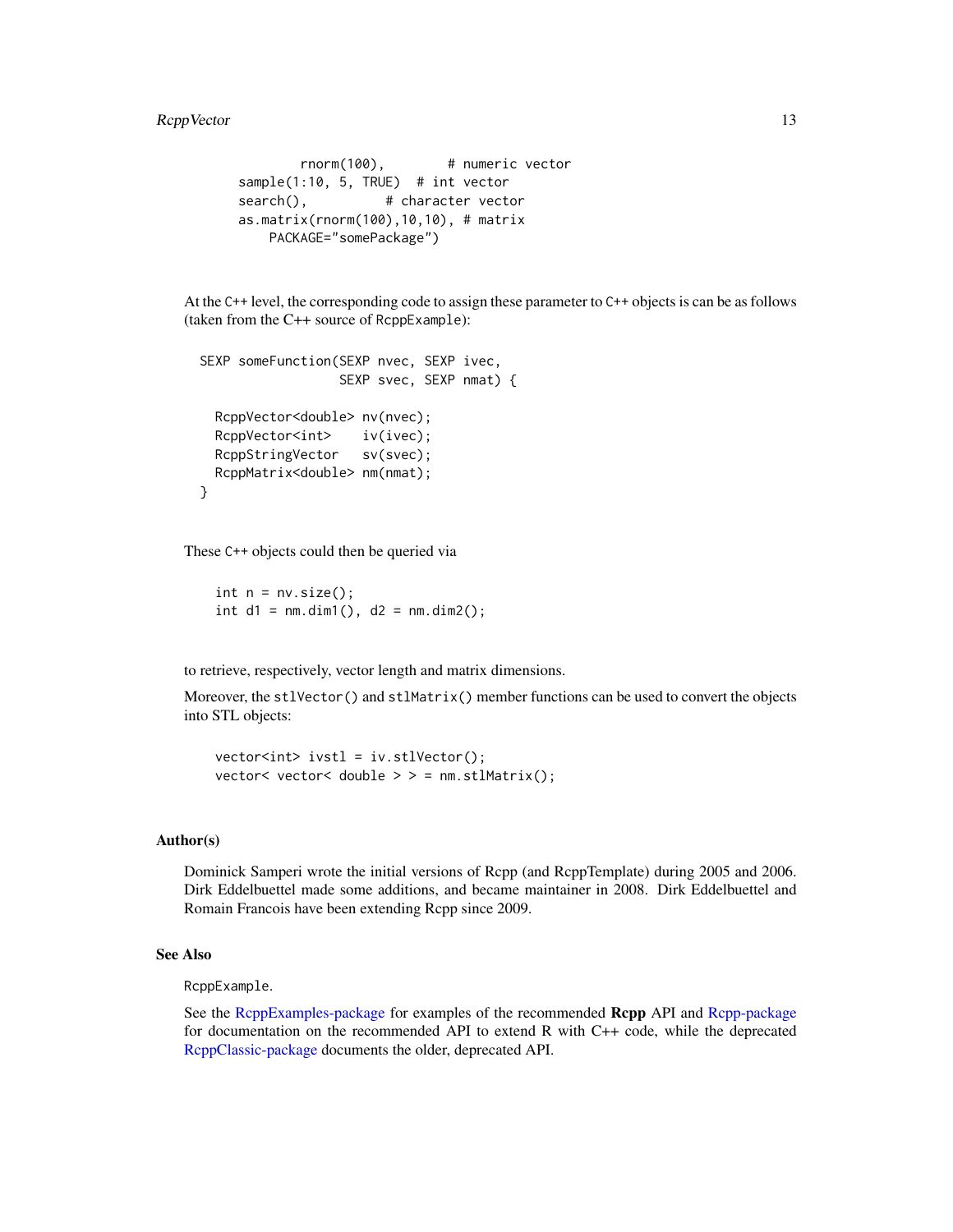14 RcppVector

# Examples

```
# set up some value
vector <- (seq(1,9))^2
# call the underlying C++ function
result <- RcppVectorExample(vector)
# inspect returned object
result
```